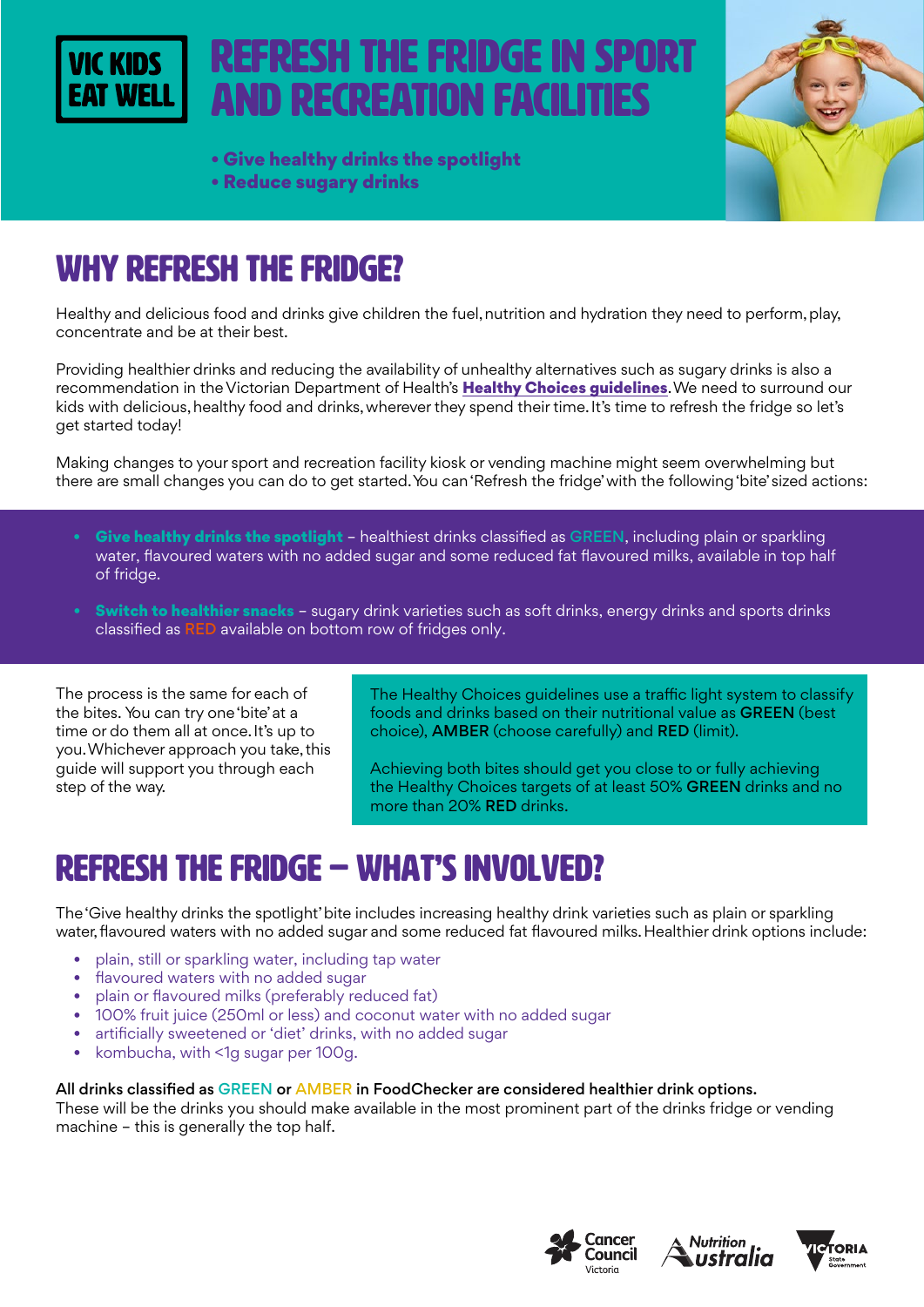The 'Reduce sugary drinks' bite includes reducing sugary drink varieties such as soft drinks, energy drinks and sports drinks. 'Sugary drinks' include:

- regular, full sugar soft drinks such as cola, lemonade, etc.
- flavoured mineral waters and iced teas with added sugar
- regular, full sugar energy drinks
- regular, full sugar sports drinks and waters
- fruit juices or fruit-flavoured drinks with added sugar
- kombucha, with added sugar (>1g sugar per 100g).

All sugary drinks are classified as RED in [FoodChecker](https://foodchecker.heas.health.vic.gov.au/). These will be the drinks you can place in the least prominent part of the fridge or vending machine – this is generally the bottom row.

You may also consider an alternative layout for those fridges or vending machines easily accessed by children – this would mean putting the healthiest drinks in the bottom half of the fridge or machine (at their eye level) and the sugary drinks in the top row.

#### To **refresh the fridge** follow our three simple steps:





Start by using [FoodChecker](https://foodchecker.heas.health.vic.gov.au/) to review what drinks are currently available at the facility. This will help identify which are the sugary drinks to be reduced and which are the healthier drinks. Consider all the drinks available including those sold in the café or kiosk and any vending machines.

Consider the total number of drinks and rows you have available in each fridge or vending machine, and how these drinks are currently displayed. For example, are the majority of drinks currently RED and in the top half of the rows of the fridge? This will determine how significant the changes are that you'll need to make.









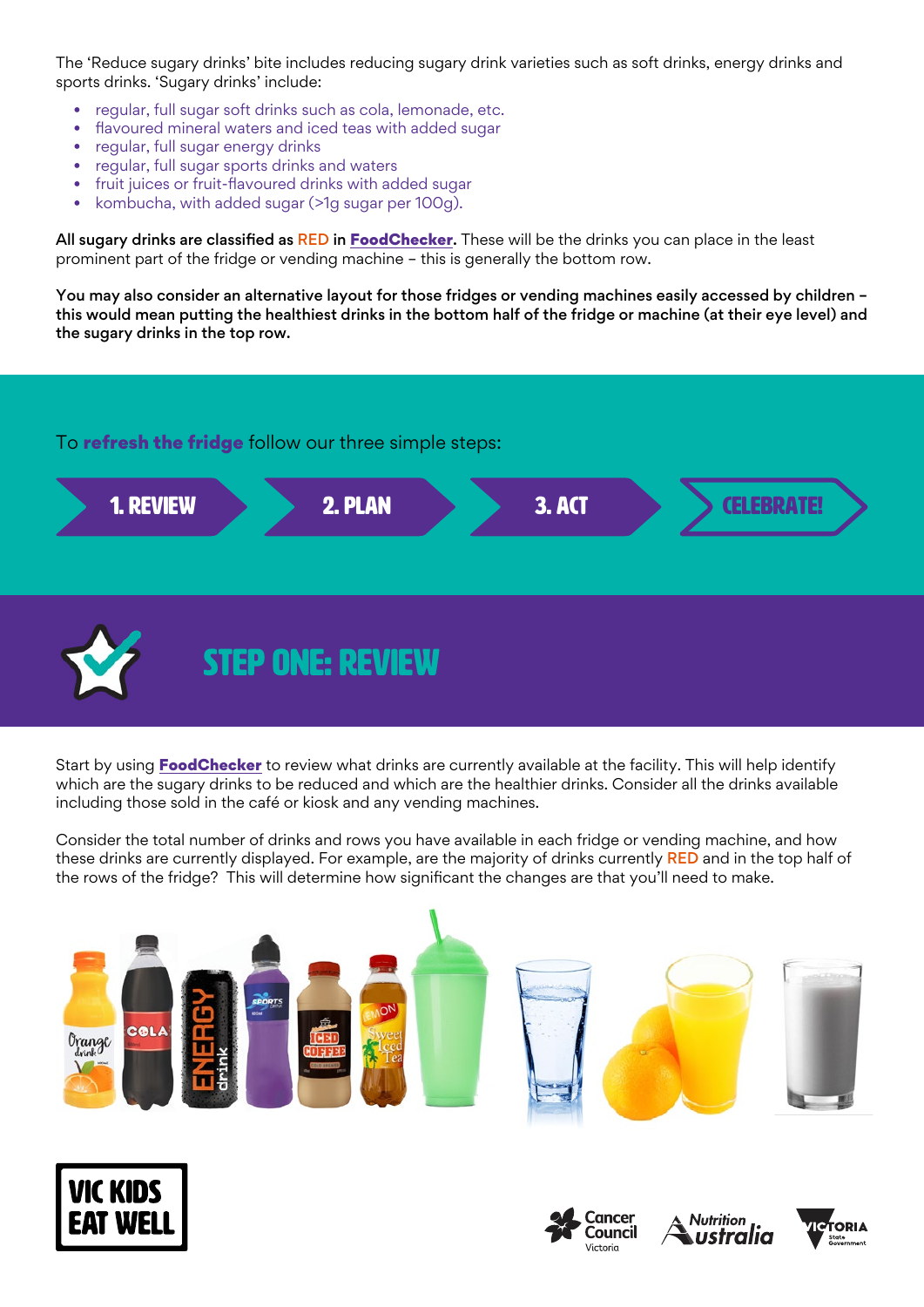

STEP two: plan Now you know what you have, decide how you will make your changes.

Choose from many healthier drink options that can be included in the facility's food service.

Decide which sugary RED drinks you're able to stop selling and which you would like to keep. For instance, you may want to keep some of your best sellers and remove the less popular varieties. Or you may want to offer only one or two flavours of a kombucha rather than four or five.

Use **[FoodChecker](https://foodchecker.heas.health.vic.gov.au/)** again to find new GREEN or AMBER drinks to replace the RED sugary drinks.



You also need to learn how the drinks are purchased. Find out where the facility's food service purchases its drinks from for the café or kiosk and/or vending machines. It could be:

- a major brand drink supplier
- a local distributor or wholesaler

Once you know where the facility purchases its drinks from, contact the supplier to discuss and determine healthier drink options the facility can purchase.

### TIP:

If there is a contract or agreement in place, discuss with the supplier what flexibility there is and how healthier options could be included in the existing contract.

If the facility uses a major brand drink supplier, the good news is they are generally open to modifying the types of drinks in their fridges or vending machines to offer mainly healthier options, as well as removing branding associated with sugary drinks and promoting their water brands instead.

If the contract is set, you might need to wait to influence the contract when it comes time for renewal. Or consider using a different supplier that can offer the healthier drinks you want.







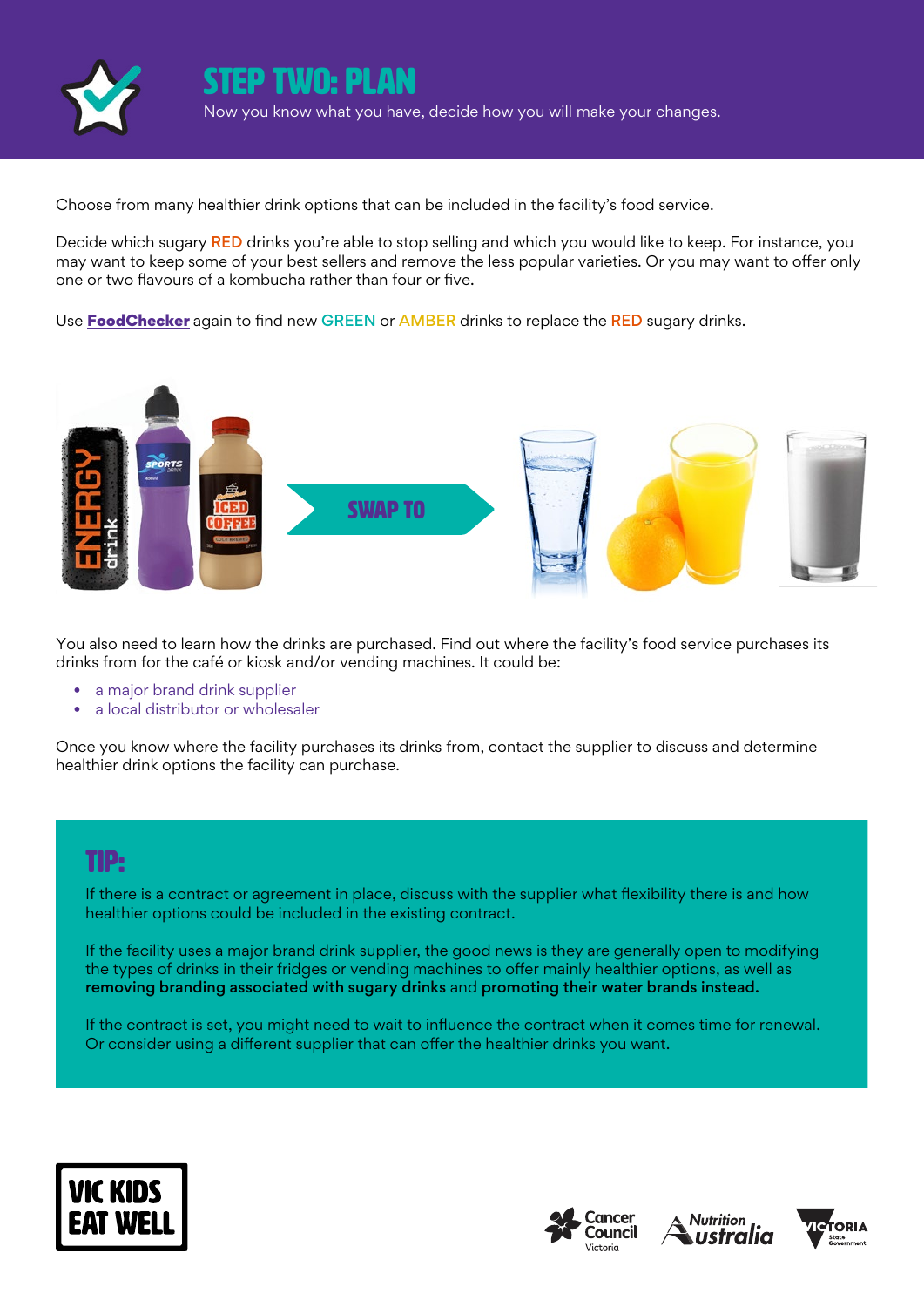# Preparing for change

There are different ways to introduce changes and make improvements to the drinks in a facility's food service. You can make changes all at once or use a gradual approach:

All at once involves making the changes overnight or all in one go. This is a quick way to drastically improve the healthiness of your drink offerings and works best if there are only a few changes to make.

A gradual approach involves making changes gradually over time. This option gives customers more time to get used to the changes and an opportunity to try alternative drinks before other drinks are removed. It is often the more readily accepted option if you need to make lots of changes to the drinks available.

### TIP:

There are 4 ways you can take a gradual approach:

- 1. Reduce the chosen soft drinks first then move onto reducing the other RED drinks.
- 2. Sell down your stock of the RED drinks you want to phase out and don't order more once they are sold. As they sell out replace with GREEN and AMBER drinks.
- 3. Introduce new GREEN and AMBER drinks first before reducing the RED drinks.
- 4. Rearrange the current stock so the GREEN and AMBER options are at the top and RED drinks are at the bottom, before limiting the varieties available.



### STEP THREE: ACT

Now you've done all the groundwork, it's time to put it into action.

#### Here's a great example of refreshing the fridge.

Vic Kids' Leisure Centre reviewed the drinks in their kiosk fridge and found that they had mostly sugary RED drinks available and in the most prominent positions (sugary drinks are highlighted in red). Next, they identified healthier GREEN and AMBER options they could make available (highlighted in green and amber) from their supplier. Vic Kids' Leisure Centre decided to remove or replace the soft drinks/sugary drinks and change the layout of the fridge as follows:



#### Before: typical drinks fridge After: healthy drinks fridge









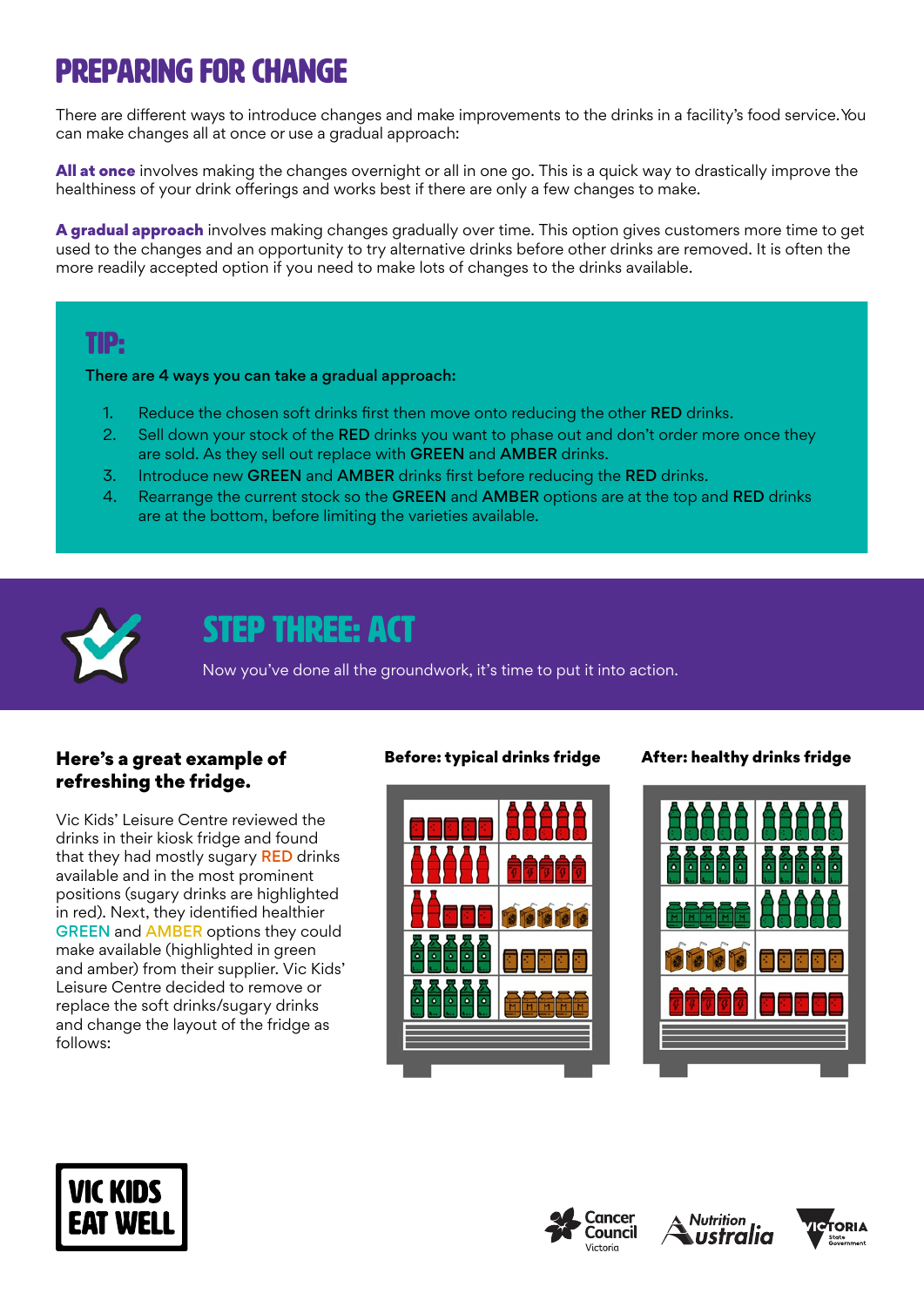Once you've identified new healthier GREEN and AMBER drinks to stock and the unhealthy RED ones to reduce, work with the facility staff or vending machine supplier to move the RED drinks to the bottom row (away from eye level) and healthier drinks to the top rows.

- The healthiest GREEN drinks, such as plain or flavoured waters with no added sugar and plain or flavoured milks, should go in the top half of the fridge or vending machine (at eye level).
- AMBER drinks such as artificially sweetened/diet drinks, kombucha and fruit juices should go above the sugary drinks, but below the **GREEN** drinks mentioned.

This may not always be possible in some vending machines due to cooling and weight requirements so discuss the best options with the supplier.

Use the drinks fridge assessment function in **[FoodChecker](https://foodchecker.heas.health.vic.gov.au/)** to review the new layout of the drinks fridge or vending machine. Ideally the GREEN drinks should now make up at least 50% of the drinks in the fridge or vending machine, and the RED drinks should make up no more than 20%. You may need to make some slight tweaks to meet these targets.

You may need to initially remind the staff or vending supplier about these requirements each time they restock the fridge or machine. Providing them with a visual planogram (layout, see example above) of how the fridge or machine should look can be helpful here.

## SUPPORTING SUCCESS

Think about the ways you can promote your new healthy options through the way they are placed, priced and promoted. You are more likely to have success by:

- Promoting the GREEN drinks in meal deals together with healthier food options e.g. chicken and salad wrap and water for \$6.
- **Pricing healthier** GREEN and AMBER drink options competitively so they are the cheaper choice e.g. lowering the price of healthier options or increasing the price of less healthy options.
- **Putting up posters** advertising the new healthier drink options available.